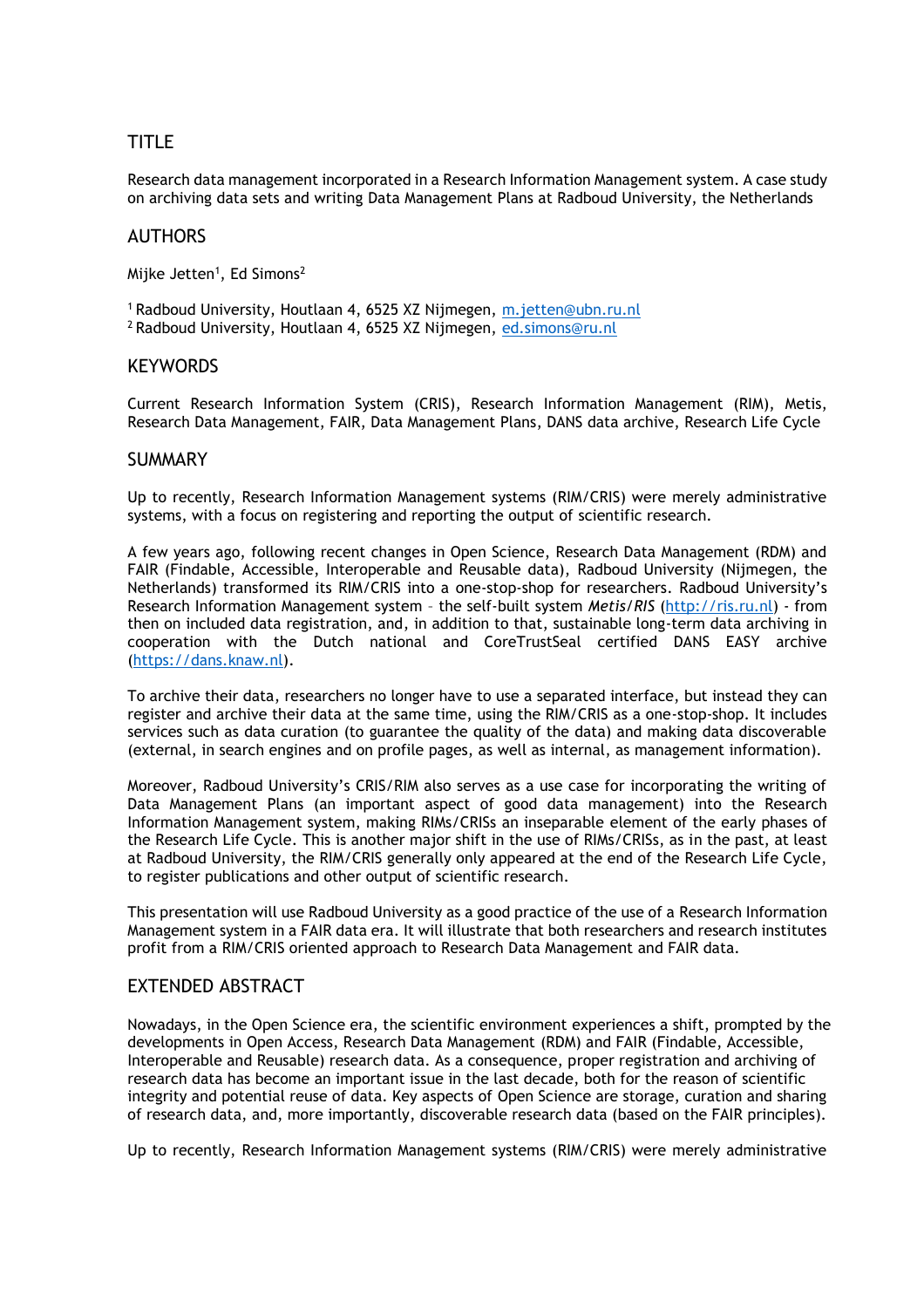systems, with a focus on the registering and reporting of the output of scientific research. However, and against this background, in 2016, Radboud University (Nijmegen, the Netherlands) and national Dutch data archive DANS introduced a service to allow researchers to register (metadata) and archive (uploading files) their research data in the university's Research Information Management system (called *Metis*); and, at the same time, making data available for reuse at the DANS archive in a FAIR way.

In addition to an administration and service desk module, *Metis* has a separate online interface for researchers. This interface, called *RIS* (Research Information Services), gives researchers direct access to the registration and management of their research results, among others monographs, articles, annotations, dissertations and lectures. As mentioned, since 2016, this includes the possibility to register and upload data sets, without having to enter metadata twice or having to access the separate DANS EASY interface.

Radboud University's Executive Board stimulated to use the institutional RIM/CRIS as the central system and resource for registering and archiving research data. In 2018, as part of the university's Research Data Management policy, a Data Management Plan (DMP) module was added, allowing researchers to draft and register DMPs via the RIM/CRIS. The DMP module allows institutes to create their own DMP templates, thus adapting them to their institute-specific RDM protocols.

Currently, project registration is included in the RIM/CRIS as well, to suit the full Research Life Cycle. All modules together offer a one-stop-shop for Radboud University's researchers: data registration and archiving, blended with writing DMPs, in addition to registering articles, uploading full text to the publication repository, linking between a variety of scientific output, project registration and the creation of researcher's profile (CV) pages.

The project included an organisational aspect, i.e. support services and workflows on data curation processes, securing the quality of the metadata and documentation of the archived data, thus promoting FAIR research data. A workflow was added to the DMP module, enabling the data stewards and/or central RDM support to provide discipline-specific feedback on DMPs via the RIM/CRIS. As a result, researchers only have to use one administrative system (the RIM/CRIS) and request help, have data curated and ask questions about publication and data management at one service desk (RIS service desk, [http://ris.ru.nl\)](http://ris.ru.nl/), instead of having to use different systems and different communication channels.

This central service desk is an elementary success factor of a RIM/CRIS based online interface as a one-stop-shop solution. At Radboud University, it is an expert team at the University Library that operates the central service desk. Thus, the original publication management services that the library has been providing for many years already have recently been supplemented with the new data management tasks mentioned before; such as, support in the registration of metadata of data sets, assisting researchers in uploading data files for sustainable archiving at the national DANS EASY archive, linking data sets and publications, and offering feedback on Data Management Plans via the DMP module in the RIM/CRIS.

In this presentation, we explain the adjustments to the RIM/CRIS and DANS systems, and the services guaranteeing FAIR data archiving. This latter also includes services on data curation processes, which secure the quality of the metadata and documentation of the archived data. Over the past few years, at Radboud University, the RIM/CRIS was developed to act as a central system in the research information landscape.

We will point to future use cases that put a central role for RIMs/CRISs even earlier in the Research Life Cycle, e.g. at registration of research, data collections and informed consent/ethical approval procedures, as the project continues in 2019, adjusting the RIM/CRIS to the currents need of Research Data Management and FAIR data. We use Radboud University as a good practice of the use of RIM/CRISs in the Research Life Cycle. It will be demonstrated that both for researchers and research institutes, a RIM/CRIS oriented approach to Research Data Management brings added value. The benefit of incorporating Research Data Management in the university's CRIS is that it is placed in